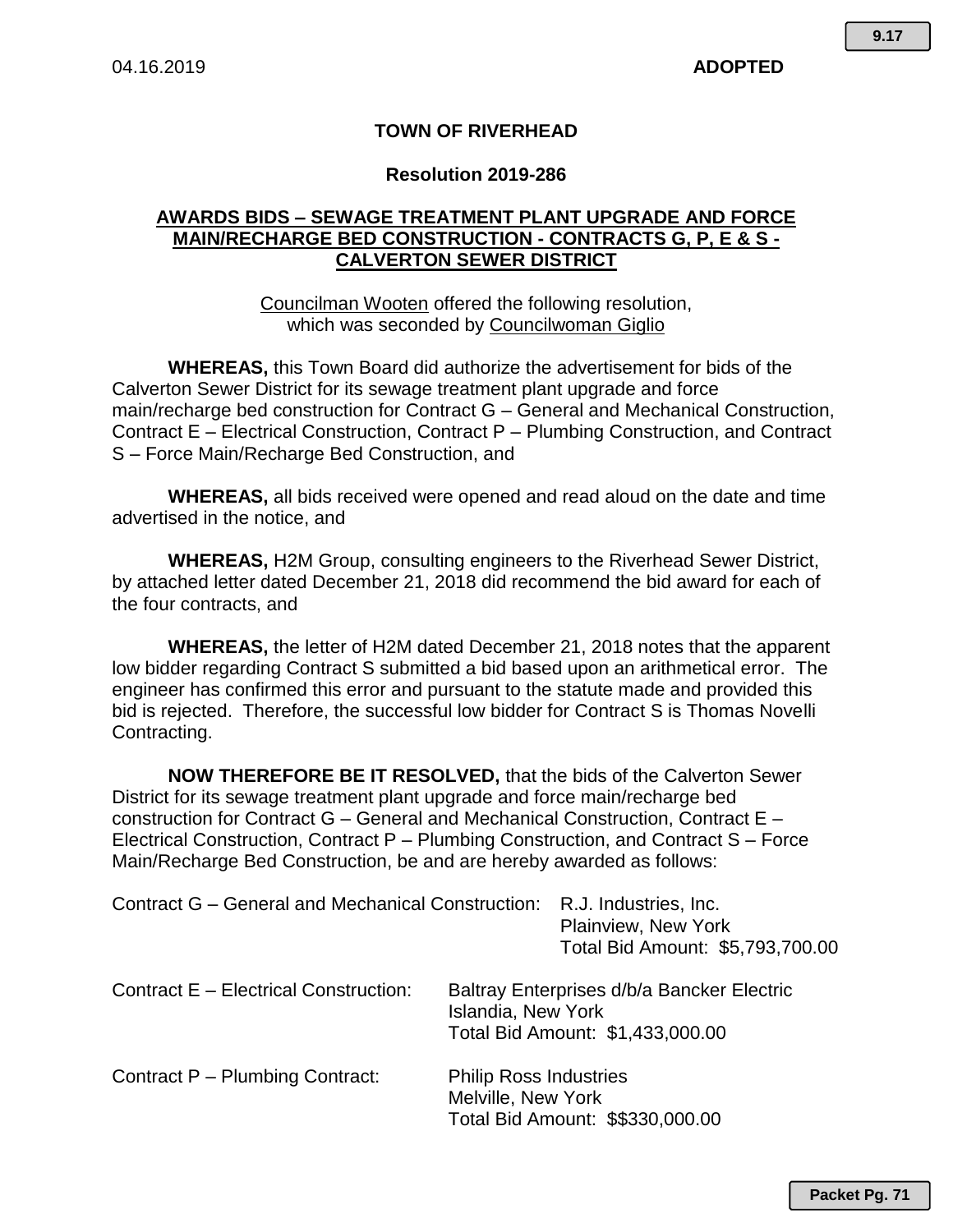Recharge Bed Construction: Thomas Novelli Contracting Farmingdale, New York Total Bid Amount: \$1,494,487.50

**BE IT FURTHER RESOLVED,** that R. J. Industries, Inc. shall post a bond in the amount of the total bid of \$5,793,700.00, and

**BE IT FURTHER RESOLVED,** that Baltray Enterprises d/b/a Bancker Electric shall post a bond in the amount of the total bid of \$1,433,000.00, and

**BE IT FURTHER RESOLVED,** that Philip Ross Industries shall post a bond in the amount of the total bid of \$330,000.00, and

**BE IT FURTHER RESOLVED,** that Thomas Novelli Contracting shall post a bond in the amount of the total bid of \$1,494,487.50, and

**BE IT FURTHER RESOLVED,** that the Town Clerk forward certified copy of this resolution to the above named contractors, and

**BE IT FURTHER RESOLVED,** that the Town Clerk is hereby authorized to return to all unsuccessful bidders their respective bid security, and

**BE IT FURTHER RESOLVED,** that pursuant to this bid award, the Town Supervisor be and is hereby authorized to execute a contract with each awardee; R.J. Industries Inc., Baltray Enterprises d/b/a Bancker Electric, Philip Ross Industries, and Thomas Novelli Contracting, and

**BE IT FURTHER RESOLVED,** that upon completion of fully executed contracts and the filing of said contract with the Town Clerk, the Town Clerk is hereby authorized to release to the successful bidders the bidder's bid security, and

**BE IT FURTHER RESOLVED,** that the bid awards herein are subject to the bond resolution adopted of even date herewith and all estoppel periods provided therein, and

**BE IT FURTHER RESOLVED,** that all Town Hall Departments may review and obtain a copy of this resolution from the electronic storage device and if needed, a certified copy of same may be obtained from the Office of the Town Clerk*.*

# **THE VOTE**

| <b>RESULT:</b> | <b>ADOPTED [UNANIMOUS]</b>                 |
|----------------|--------------------------------------------|
| <b>MOVER:</b>  | James Wooten, Councilman                   |
|                | <b>SECONDER:</b> Jodi Giglio, Councilwoman |
| AYES:          | Jens-Smith, Wooten, Giglio, Hubbard, Kent  |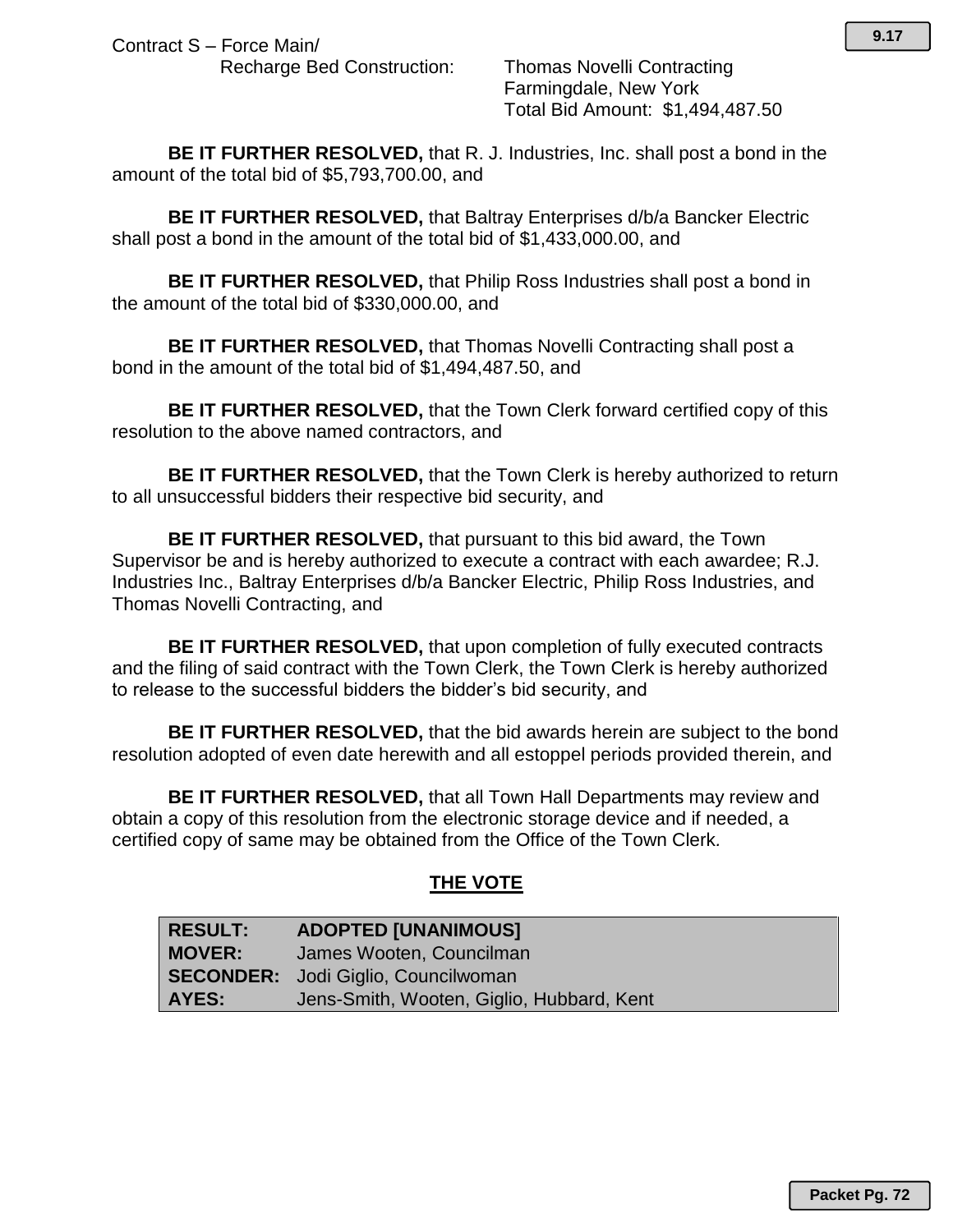# **FISCAL IMPACT STATEMENT OF PROPOSED RIVERHEAD TOWN BOARD LEGISLATION**

| Type of Legislation<br>А.                                                                                                                                                                             | Resolution X<br>Local Law                                                                                                                                                                                                                        |                    |  |  |  |  |  |  |  |  |  |
|-------------------------------------------------------------------------------------------------------------------------------------------------------------------------------------------------------|--------------------------------------------------------------------------------------------------------------------------------------------------------------------------------------------------------------------------------------------------|--------------------|--|--|--|--|--|--|--|--|--|
| Title of Proposed Legislation: AWARDS BIDS - SEWAGE TREATMENT PLANT UPGRADE AND<br><b>FORCE MAIN/RECHARGE BED CONSTRUCTION -</b><br><b>CONTRACTS G. P. E &amp; S - CALVERTON SEWER DISTRICT</b><br>В. |                                                                                                                                                                                                                                                  |                    |  |  |  |  |  |  |  |  |  |
| Purpose of Proposed Legislation: SAME AS ABOVE<br>$\overline{C}$ .                                                                                                                                    |                                                                                                                                                                                                                                                  |                    |  |  |  |  |  |  |  |  |  |
| Will the Proposed Legislation Have a Fiscal Impact?<br>$X$ No<br>D.<br>Yes                                                                                                                            |                                                                                                                                                                                                                                                  |                    |  |  |  |  |  |  |  |  |  |
| Е.                                                                                                                                                                                                    | If the answer to section D is "yes", select (a) or (b) below and initial or detail as applicable:                                                                                                                                                |                    |  |  |  |  |  |  |  |  |  |
| (a)<br>complete H,I and J;                                                                                                                                                                            | The fiscal impact can be absorbed by Town/department existing resources set forth in approved Town Annual Budget<br>(example:routine and budgeted procurement of goods/services)*if selecting E(a), please initial then skip items F,G and<br>or |                    |  |  |  |  |  |  |  |  |  |
| (b)                                                                                                                                                                                                   | The description/explanation of fiscal impact is set forth as follows: Grants and Bonds                                                                                                                                                           |                    |  |  |  |  |  |  |  |  |  |
| F.<br>5 Years                                                                                                                                                                                         | If the answer to E required description/explanation of fiscal impact (E(b)), please describe total Financial Cost of Funding over                                                                                                                |                    |  |  |  |  |  |  |  |  |  |
| <b>Proposed Source of Funding</b><br>G.<br>Appropriation Account to be Charged:                                                                                                                       |                                                                                                                                                                                                                                                  |                    |  |  |  |  |  |  |  |  |  |
| <b>Grant or other Revenue Source:</b>                                                                                                                                                                 |                                                                                                                                                                                                                                                  |                    |  |  |  |  |  |  |  |  |  |
| Appropriation Transfer (list account(s) and amount):                                                                                                                                                  |                                                                                                                                                                                                                                                  |                    |  |  |  |  |  |  |  |  |  |
|                                                                                                                                                                                                       |                                                                                                                                                                                                                                                  |                    |  |  |  |  |  |  |  |  |  |
| H. Typed Name &<br>Title of<br>Preparer: Jill Sollazzo                                                                                                                                                | I. Signature of Preparer                                                                                                                                                                                                                         | J. Date<br>4/09/19 |  |  |  |  |  |  |  |  |  |
|                                                                                                                                                                                                       | <b>Jill Sollazzo</b>                                                                                                                                                                                                                             |                    |  |  |  |  |  |  |  |  |  |
| K. Accounting Staff<br>Name & Title                                                                                                                                                                   | L. Signature of Accounting Staff                                                                                                                                                                                                                 | M. Date            |  |  |  |  |  |  |  |  |  |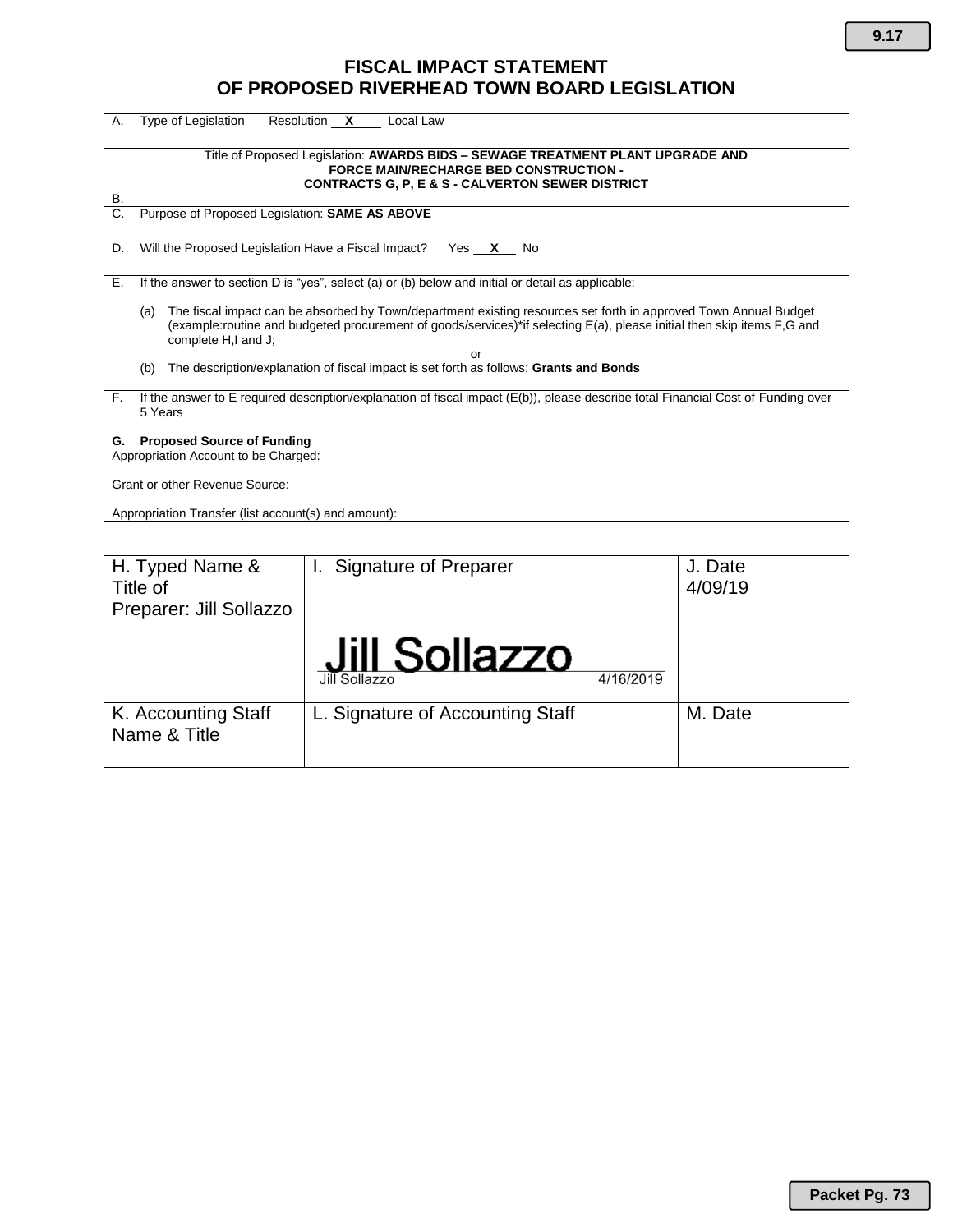**Attachment: H2M Bid AWard.Calv Swr Upgrade (2019-286 : Awards Bids – Sewage Treatment Plant Upgrade)**

Attachment: H2M Bid AWard.Calv Swr Upgrade (2019-286 : Awards Bids - Sewage Treatment Plant Upgrade)



December 21, 2018

Supervisor Laura Jens-Smith Town of Riverhead 200 Howell Avenue Riverhead, New York 11901

#### **Re: Calverton Sewer District Sewage Treatment Plant Upgrade and Force Main/Recharge Bed Construction Recommendation of Award for Construction Contracts G, P, E & S H2M File No.: CASD 1602**

Dear Supervisor Jens-Smith:

On December 19, 2018, bids were received by the Town for the Upgrade of the Sewage Treatment Plant – Enterprise Park at Calverton – Module No. 1 (0.100MGD) which also includes an effluent force main and groundwater recharge beds to remove the outfall from the Peconic Estuary. A bid tab summary has been attached for the following Contracts:

- Contract G General and Mechanical Construction.
- Contract E Electrical Construction
- Contract P Plumbing Construction
- Contract S Force Main/Recharge Bed Construction

The total of the four (4) construction contracts is \$9,051,187.50 based on the low bids as summarized in the paragraphs below.

### **Contract G – General and Mechanical Construction**

A total of three (3) bids were received with prices for the Total Base Bid (all allowances) ranging from \$5,793,700.00 to \$6,836,000.00. R.J. Industries, Inc. of Plainview, New York was the apparent low bidder at a Total Bid price of \$5,793,700.00. The next low bidder was Philip Ross Industries of Melville, New York at a price of \$5,934,000.00.

We have investigated the low bidder's qualifications and have found them to be responsible and competent contractors. They have successfully completed other projects of similar size and complexity. Therefore, we recommend that the project be awarded to R.J. Industries, Inc. for the total base bid associated with Contract G.

### **Contract E – Electrical Construction**

A total of seven (7) bids were received with prices for the Total Base Bid (all allowances) ranging from \$1,433,000.00 to \$2,092,000.00. Baltray Enterprises d/b/a Bancker Electric of Islandia, New York was the apparent low bidder at a Total Bid price of \$1,433,000.00. The next low bidder was JVR Electric, Inc. of Ronkonkoma, New York at a price of \$1,451,070.00.

We have investigated the low bidder's qualifications and have found them to be responsible and competent contractors. They have successfully completed other projects of similar size and complexity. Therefore, we recommend that the project be awarded to Baltray Enterprises d/b/a Bancker Electric for the total base bid associated with Contract E.

### **Contract P – Plumbing Construction**

A total of three (3) bids were received with prices for the Total Base Bid (all allowances) ranging from \$330,000.00 to \$444,700.00. Philip Ross Industries of Melville, New York was the apparent low bidder at

**h2m.com**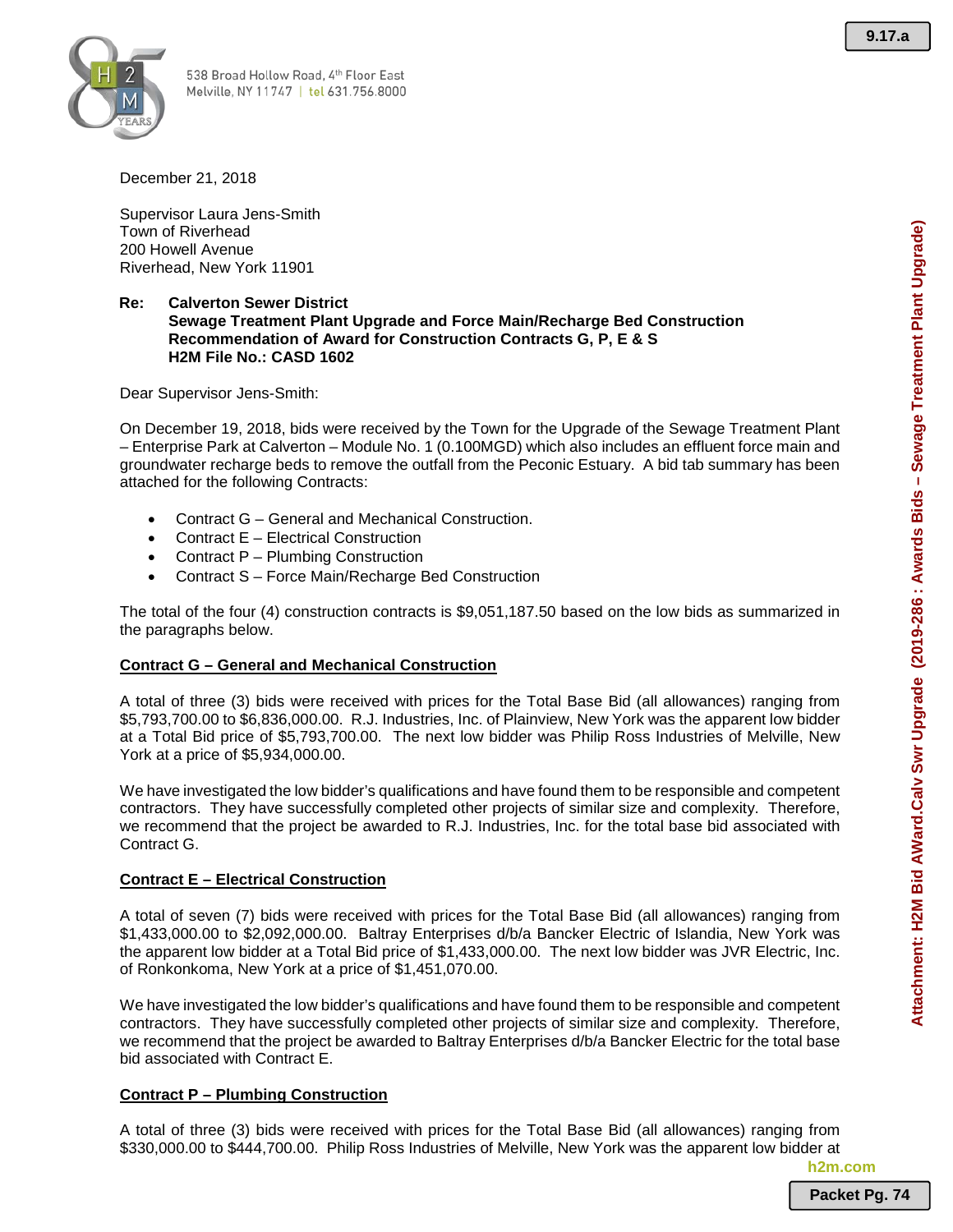Town of Riverhead December 21, 2018 Page 2 of 2



a Total Bid price of \$330,000.00. The next low bidder was W.H.M. Plumbing and Heating Contractors of East Setauket, New York at a price of \$364,322.00.

We have investigated the low bidder's qualifications and have found them to be responsible and competent contractors. They have successfully completed other projects of similar size and complexity. Therefore, we recommend that the project be awarded to Philip Ross Industries for the total base bid associated with Contract P.

#### **Contract S – Force Main/Recharge Bed Construction**

A total of five (5) bids were received with prices for the Total Base Bid (all allowances) ranging from \$834,950.00 to \$2,400,000.00. Adjo Contracting Corp. of Bohemia, New York was the apparent low bidder at a Total Bid price of \$834,950.00. The next low bidder was Thomas Novelli Contracting of Farmingdale, New York at a price of \$1,494,487.50.

Upon review of their bid, Adjo Contracting Corp. has requested to withdraw their bid based on a clerical error in tabulating the total base bid sum (see attached letter dated December 20, 2018). Therefore, the next low bidder will take their place as the apparent low bidder. We have investigated the low bidder's qualifications and have found them to be responsible and competent contractors. They have successfully completed other projects of similar size and complexity. Therefore, we recommend that the project be awarded to Thomas Novelli Contracting for the total base bid associated with Contract S.

Should you have questions or require further information, please feel free to contact our office at (631) 756-8000 extension 1012.

Very truly yours,

### **H2M architects + engineers**

Christopher A. Weiss, P.E.

Vice President Director – Wastewater Engineering

Enclosure(s)

cc: Catherine Kent, Town Board (w/encl.) Jodi Giglio, Town Board (w/encl.) Timothy Hubbard, Town Board (w/encl.) James Wooten, Councilman (w/encl.) Diane M. Wilhelm, Town Clerk (w/encl.) Superintendent Michael P. Reichel (w/encl.) John Marafino, Chief of Staff, Minority Business Officer (w/encl.) William J Rothaar, CPA, Financial Administrator (w/encl.) Richard A. Ehlers, Esq. (w/encl.) NFB/TMN – H2M

X:\CASD (Calverton Sewer District) - 10178\CASD1602 STP UPGRADE DESIGN\03-BID PHASE SERVICES\LTR-OUT 20181221 Bid Recommendations.docx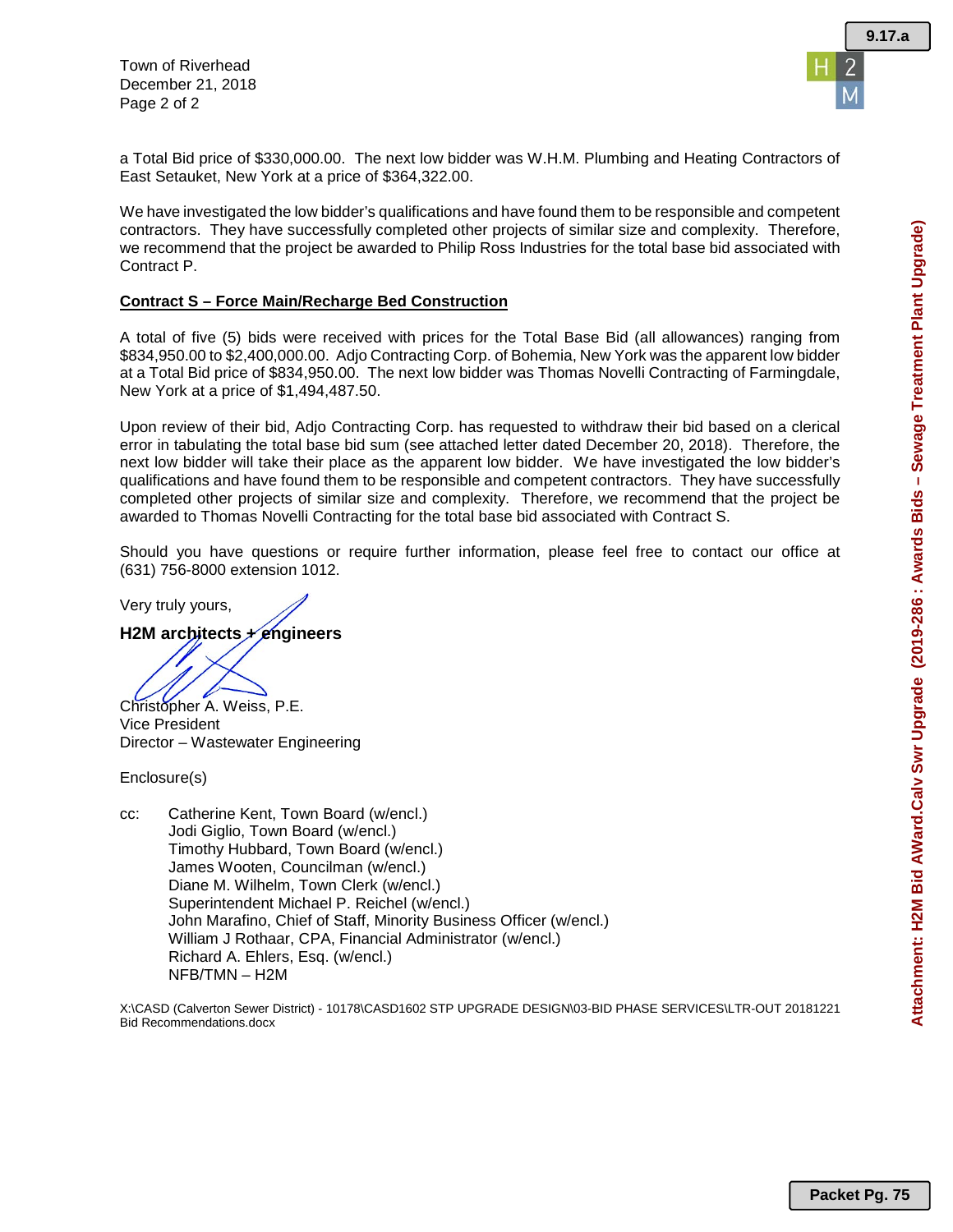

| <b>CLIENT NAME:</b>                                                                                                                                                                             |                                          |                         |                                                                               |                             |                              |                                                                       |                                                                           |                             |                              |
|-------------------------------------------------------------------------------------------------------------------------------------------------------------------------------------------------|------------------------------------------|-------------------------|-------------------------------------------------------------------------------|-----------------------------|------------------------------|-----------------------------------------------------------------------|---------------------------------------------------------------------------|-----------------------------|------------------------------|
| TOWN OF RIVERHEAD/CALVERTON SEWER DISTRICT<br><b>PROJECT TITLE:</b>                                                                                                                             |                                          |                         | <b>BIDDER</b>                                                                 |                             |                              | <b>BIDDER</b>                                                         | <b>BIDDER</b>                                                             |                             |                              |
| UPGRADE OF THE SEWAGE TREATMENT PLANT -<br>ENTERPRISE PARK AT CALVERTON - MODULE NO. 1 (0.100<br>MGD)<br>PROJECT NO.:<br>CASD 1602 - CONTRACT G - GENERAL AND MECHANICAL<br><b>CONSTRUCTION</b> |                                          |                         | <b>RJ INDUSTRIES, INC</b><br><b>75 E. BETHPAGE ROAD</b><br>PLANVIEW, NY 11803 |                             |                              | <b>PHILIP ROSS</b><br>88 DURYEA ROAD, SUITE 204<br>MELVILLE, NY 11747 | POSILLICO CIVIL, INC.<br><b>1750 NEW HIGHWAY</b><br>FARMINGDALE, NY 11735 |                             |                              |
| <b>BID DATE:</b>                                                                                                                                                                                | <b>DECEMBER 19, 2018</b>                 |                         | 5% BB or CC                                                                   | 5%                          |                              | 5%                                                                    |                                                                           | 5%                          |                              |
| <b>ITEM</b><br>NO.                                                                                                                                                                              | <b>DESCRIPTION</b>                       |                         | QTY. UNITS                                                                    | <b>UNIT</b><br><b>PRICE</b> | <b>TOTAL</b><br><b>PRICE</b> | <b>UNIT</b><br><b>PRICE</b>                                           | <b>TOTAL</b><br><b>PRICE</b>                                              | <b>UNIT</b><br><b>PRICE</b> | <b>TOTAL</b><br><b>PRICE</b> |
|                                                                                                                                                                                                 | <b>BASE BID</b>                          | $\overline{1}$          | LS                                                                            |                             | \$5,793,700.00               |                                                                       | \$5,934,000.00                                                            |                             | \$6,836,000.00               |
| 2                                                                                                                                                                                               |                                          |                         | LS                                                                            |                             |                              |                                                                       |                                                                           |                             |                              |
| 3                                                                                                                                                                                               |                                          | -1                      | LS                                                                            |                             |                              |                                                                       |                                                                           |                             |                              |
| 4                                                                                                                                                                                               |                                          | -1                      | <b>LS</b>                                                                     |                             |                              |                                                                       |                                                                           |                             |                              |
| 5                                                                                                                                                                                               |                                          |                         | LS                                                                            |                             |                              |                                                                       |                                                                           |                             |                              |
| 6                                                                                                                                                                                               |                                          |                         | <b>LS</b>                                                                     |                             |                              |                                                                       |                                                                           |                             |                              |
| 7                                                                                                                                                                                               |                                          | $\overline{1}$          | <b>LS</b>                                                                     |                             |                              |                                                                       |                                                                           |                             |                              |
| 8                                                                                                                                                                                               |                                          | $\overline{\mathbf{1}}$ | LS                                                                            |                             |                              |                                                                       |                                                                           |                             |                              |
| 9                                                                                                                                                                                               |                                          |                         | LS                                                                            |                             |                              |                                                                       |                                                                           |                             |                              |
|                                                                                                                                                                                                 | <b>TOTAL BASE BID (SUM OF ITEMS 1-9)</b> |                         | \$5,793,700.00                                                                |                             | \$5,934,000.00               |                                                                       | \$6,836,000.00                                                            |                             |                              |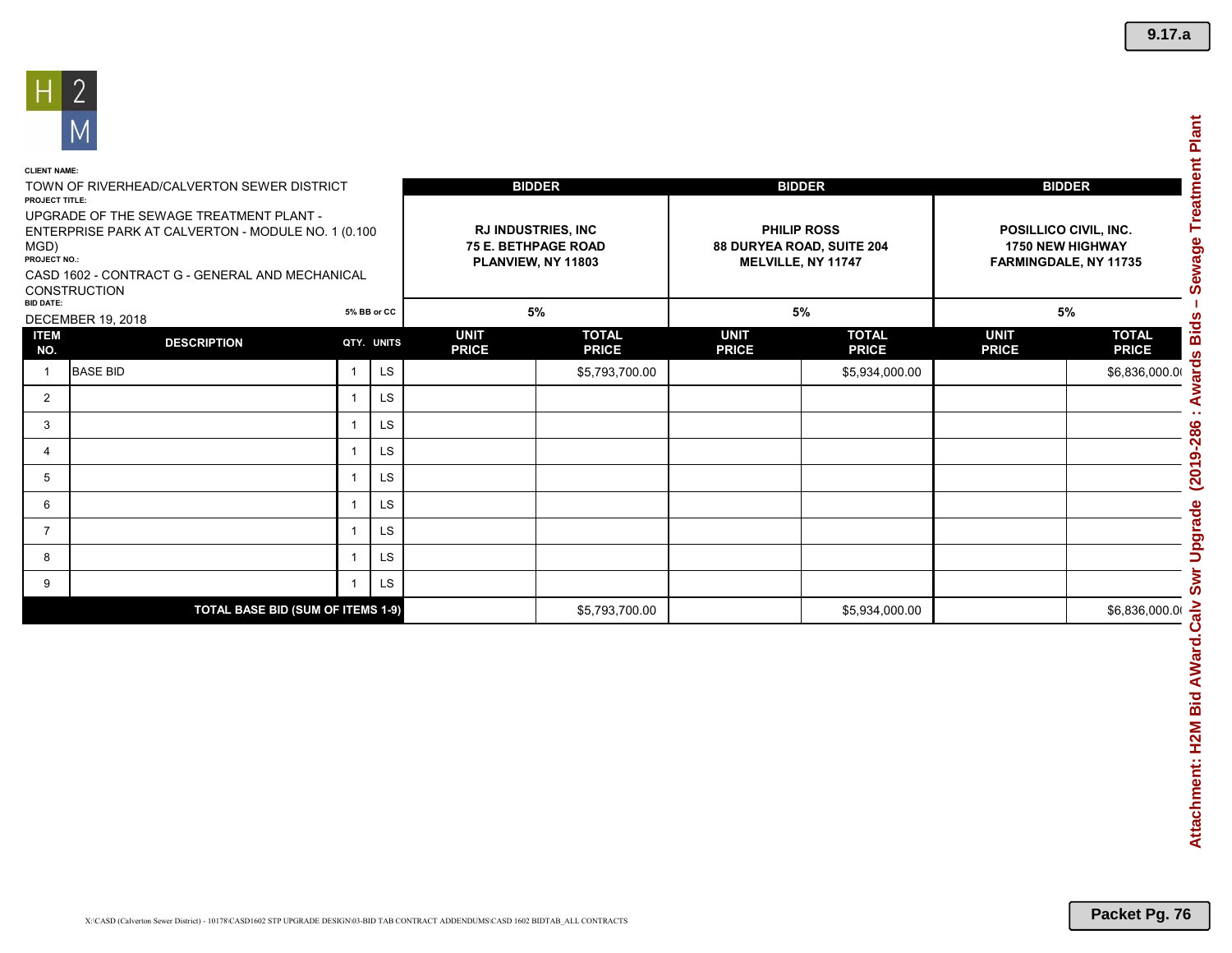

| TOWN OF RIVERHEAD/CALVERTON SEWER DISTRICT<br>PROJECT TITLE:<br>UPGRADE OF THE SEWAGE TREATMENT PLANT -<br>ENTERPRISE PARK AT CALVERTON - MODULE NO. 1 (0.100<br>MGD)<br>PROJECT NO.:<br>CASD 1602 - CONTRACT E - ELECTRICAL CONSTRUCTION |                                          |                   |          | <b>BIDDER</b><br><b>BALTRAY ENTERPRISES DBA BANCKER</b><br><b>ELECTRIC</b><br>218 BLYDENBURGH ROAD<br>ISLANDIA, NY 11749 | <b>BIDDER</b><br>JVR ELECTRIC, INC.<br>160 GARY WAY<br>RONKONKOMA, NY 11779 |                             | <b>BIDDER</b><br>PALACE ELECTRICAL CONTRACTORS<br><b>3558 PARK AVENUE</b><br>WANTAGH, NY 11793 |                             |                              |
|-------------------------------------------------------------------------------------------------------------------------------------------------------------------------------------------------------------------------------------------|------------------------------------------|-------------------|----------|--------------------------------------------------------------------------------------------------------------------------|-----------------------------------------------------------------------------|-----------------------------|------------------------------------------------------------------------------------------------|-----------------------------|------------------------------|
| <b>BID DATE:</b><br><b>DECEMBER 19, 2018</b>                                                                                                                                                                                              |                                          | 5% BB or CC       |          |                                                                                                                          | $5\%$                                                                       |                             | $5\%$                                                                                          | 5%                          |                              |
| <b>ITEM</b><br><b>DESCRIPTION</b><br>NO.                                                                                                                                                                                                  |                                          | QTY. UNITS        |          | <b>UNIT</b><br><b>PRICE</b>                                                                                              | <b>TOTAL</b><br><b>PRICE</b>                                                | <b>UNIT</b><br><b>PRICE</b> | <b>TOTAL</b><br><b>PRICE</b>                                                                   | <b>UNIT</b><br><b>PRICE</b> | <b>TOTAL</b><br><b>PRICE</b> |
| <b>BASE BID</b><br>$\overline{1}$                                                                                                                                                                                                         |                                          | $\mathbf{1}$      | LS       |                                                                                                                          | \$1,433,000.00                                                              |                             | \$1,451,070.00                                                                                 |                             | \$1,497,000.00               |
| $\overline{2}$                                                                                                                                                                                                                            |                                          | $\mathbf{1}$      | LS       |                                                                                                                          |                                                                             |                             |                                                                                                |                             |                              |
| 3                                                                                                                                                                                                                                         |                                          | $\mathbf{1}$      | LS       |                                                                                                                          |                                                                             |                             |                                                                                                |                             |                              |
| $\overline{4}$                                                                                                                                                                                                                            |                                          | $\mathbf{1}$      | LS       |                                                                                                                          |                                                                             |                             |                                                                                                |                             |                              |
| 5                                                                                                                                                                                                                                         |                                          | 1                 | LS       |                                                                                                                          |                                                                             |                             |                                                                                                |                             |                              |
| 6                                                                                                                                                                                                                                         |                                          | $\mathbf{1}$      | LS       |                                                                                                                          |                                                                             |                             |                                                                                                |                             |                              |
| $\overline{7}$<br>8                                                                                                                                                                                                                       |                                          | 1<br>$\mathbf{1}$ | LS<br>LS |                                                                                                                          |                                                                             |                             |                                                                                                |                             |                              |
| 9                                                                                                                                                                                                                                         |                                          | $\mathbf{1}$      | LS       |                                                                                                                          |                                                                             |                             |                                                                                                |                             |                              |
|                                                                                                                                                                                                                                           | <b>TOTAL BASE BID (SUM OF ITEMS 1-9)</b> |                   |          |                                                                                                                          | \$1,433,000.00                                                              |                             | \$1,451,070.00                                                                                 |                             | \$1,497,000.00               |
|                                                                                                                                                                                                                                           |                                          |                   |          |                                                                                                                          |                                                                             |                             |                                                                                                |                             |                              |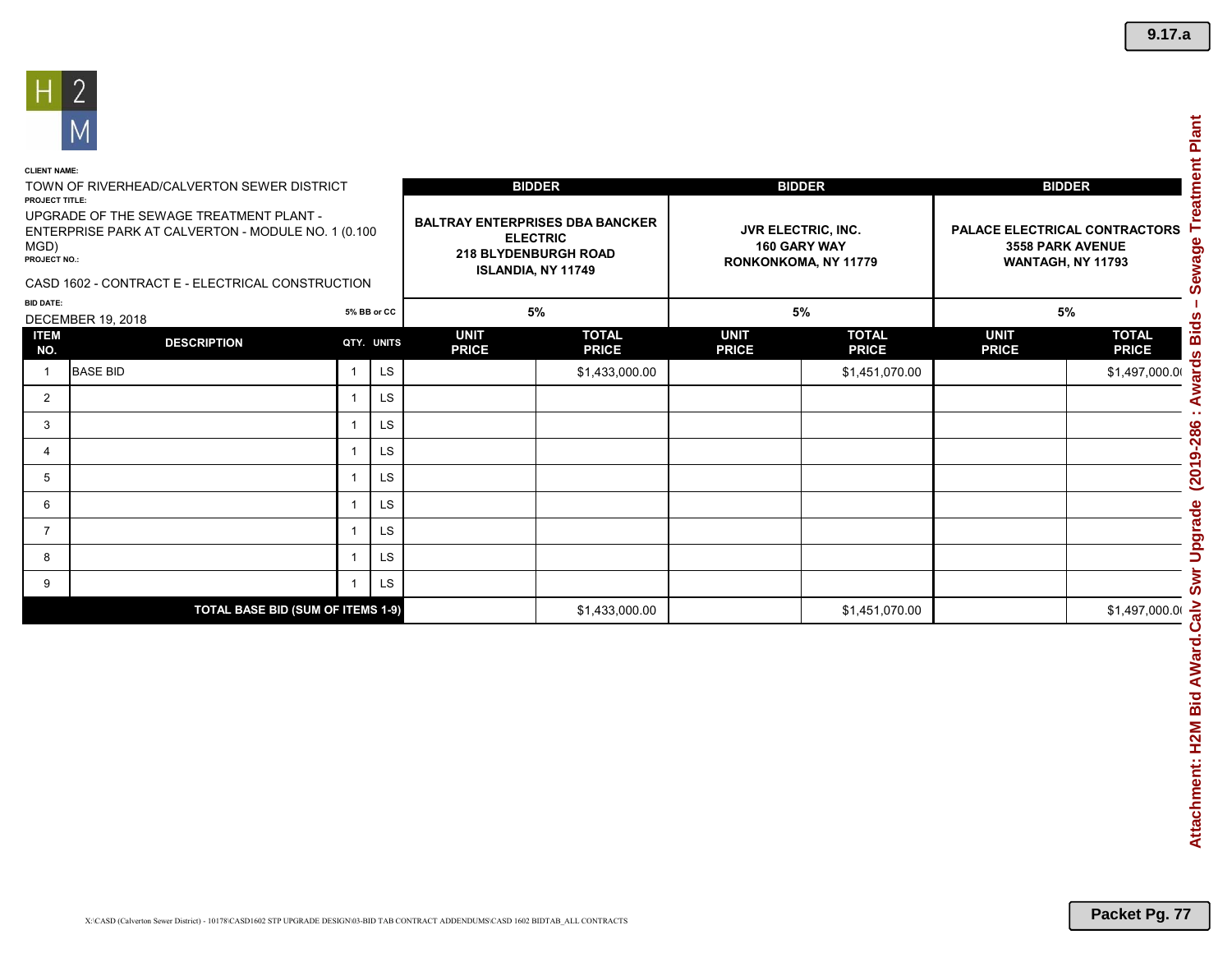

| <b>CLIENT NAME:</b>                                                                                                    |                                                  |    |                                                                                       |                             |                              |                                                                      |                                                                                    |                             |                              |  |
|------------------------------------------------------------------------------------------------------------------------|--------------------------------------------------|----|---------------------------------------------------------------------------------------|-----------------------------|------------------------------|----------------------------------------------------------------------|------------------------------------------------------------------------------------|-----------------------------|------------------------------|--|
| TOWN OF RIVERHEAD/CALVERTON SEWER DISTRICT<br><b>PROJECT TITLE:</b>                                                    |                                                  |    |                                                                                       |                             | <b>BIDDER</b>                |                                                                      | <b>BIDDER</b>                                                                      | <b>BIDDER</b>               |                              |  |
| UPGRADE OF THE SEWAGE TREATMENT PLANT -<br>ENTERPRISE PARK AT CALVERTON - MODULE NO. 1 (0.100)<br>MGD)<br>PROJECT NO.: |                                                  |    | <b>WELSBACH ELECTRIC CORP OF LI</b><br><b>300 NEWTOWN ROAD</b><br>PLAINVIEW, NY 11803 |                             |                              | L.E.B. ELECTRIC, LTD<br><b>84 RALPH AVENUE</b><br>COPIAGUE, NY 11726 | HINCK ELECTRICAL CONTRACTOR, INC<br>75 ORVILLE DRIVE, SUITE 1<br>BOHEMIA, NY 11716 |                             |                              |  |
|                                                                                                                        | CASD 1602 - CONTRACT E - ELECTRICAL CONSTRUCTION |    |                                                                                       |                             |                              |                                                                      |                                                                                    |                             |                              |  |
| <b>BID DATE:</b>                                                                                                       | 5% BB or CC<br>DECEMBER 19, 2018                 |    |                                                                                       |                             | 5%                           |                                                                      | 5%                                                                                 |                             | 5%                           |  |
| <b>ITEM</b><br>NO.                                                                                                     | <b>DESCRIPTION</b>                               |    | QTY. UNITS                                                                            | <b>UNIT</b><br><b>PRICE</b> | <b>TOTAL</b><br><b>PRICE</b> | <b>UNIT</b><br><b>PRICE</b>                                          | <b>TOTAL</b><br><b>PRICE</b>                                                       | <b>UNIT</b><br><b>PRICE</b> | <b>TOTAL</b><br><b>PRICE</b> |  |
|                                                                                                                        | <b>BASE BID</b>                                  |    | <b>LS</b>                                                                             |                             | \$1,699,322.00               |                                                                      | \$1,950,000.00                                                                     |                             | \$2,063,900.00               |  |
| 2                                                                                                                      |                                                  | -1 | <b>LS</b>                                                                             |                             |                              |                                                                      |                                                                                    |                             |                              |  |
| 3                                                                                                                      |                                                  |    | <b>LS</b>                                                                             |                             |                              |                                                                      |                                                                                    |                             |                              |  |
| 4                                                                                                                      |                                                  |    | <b>LS</b>                                                                             |                             |                              |                                                                      |                                                                                    |                             |                              |  |
| 5                                                                                                                      |                                                  |    | <b>LS</b>                                                                             |                             |                              |                                                                      |                                                                                    |                             |                              |  |
| 6                                                                                                                      |                                                  |    | <b>LS</b>                                                                             |                             |                              |                                                                      |                                                                                    |                             |                              |  |
| $\overline{7}$                                                                                                         |                                                  |    | <b>LS</b>                                                                             |                             |                              |                                                                      |                                                                                    |                             |                              |  |
| 8                                                                                                                      |                                                  |    | <b>LS</b>                                                                             |                             |                              |                                                                      |                                                                                    |                             |                              |  |
| 9                                                                                                                      |                                                  |    | LS                                                                                    |                             |                              |                                                                      |                                                                                    |                             |                              |  |
|                                                                                                                        | TOTAL BASE BID (SUM OF ITEMS 1-9)                |    |                                                                                       |                             | \$1,699,322.00               |                                                                      | \$1,950,000.00                                                                     |                             | \$2,063,900.00               |  |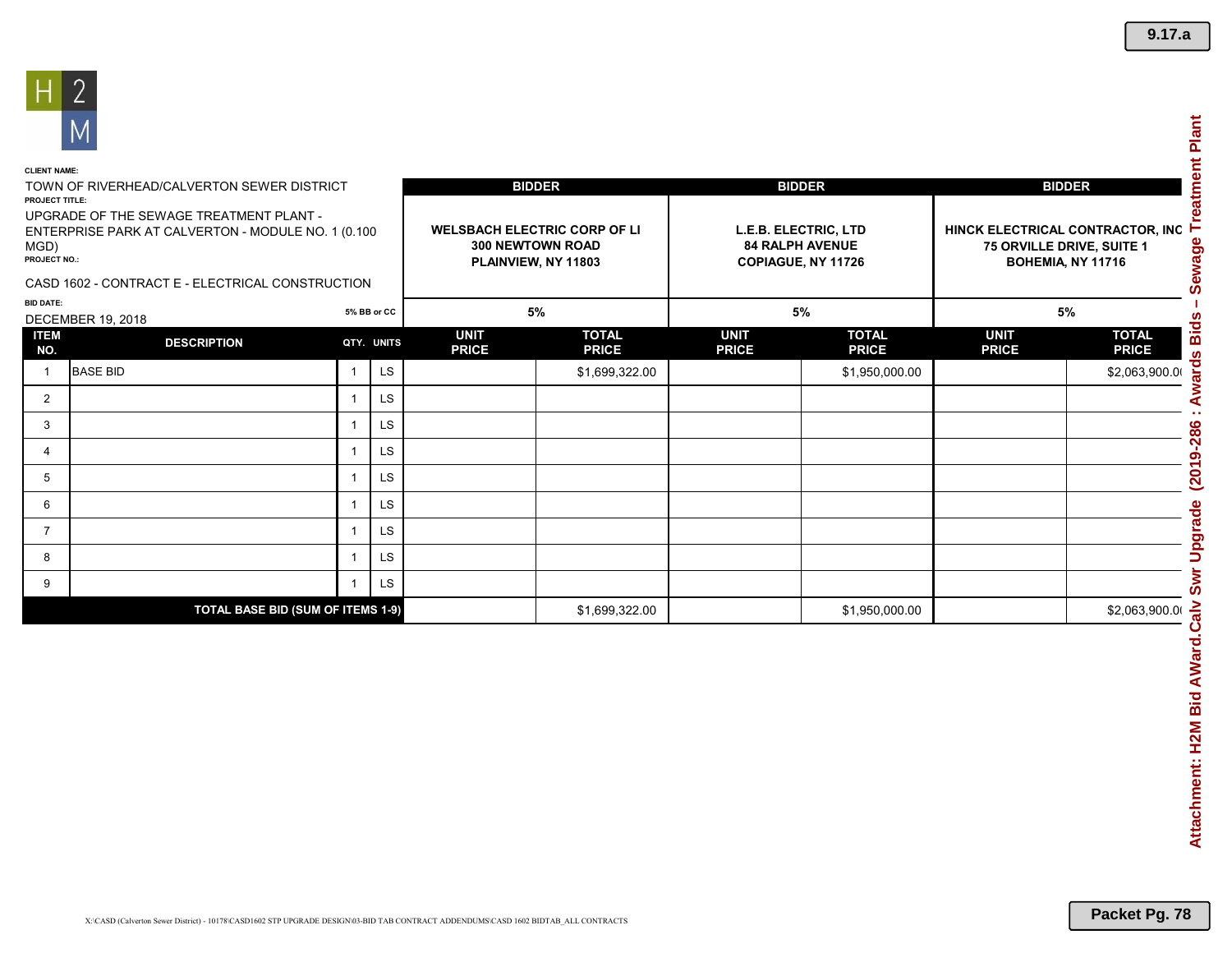

#### **CLIENT NAME:**

| <b>PROJECT TITLE:</b>       | TOWN OF RIVERHEAD/CALVERTON SEWER DISTRICT                                                     |                                                                          | <b>BIDDER</b> |                             |                              |  |
|-----------------------------|------------------------------------------------------------------------------------------------|--------------------------------------------------------------------------|---------------|-----------------------------|------------------------------|--|
| MGD)<br><b>PROJECT NO.:</b> | UPGRADE OF THE SEWAGE TREATMENT PLANT -<br>ENTERPRISE PARK AT CALVERTON - MODULE NO. 1 (0.100) | <b>BANA ELECTRIC CORP</b><br>50 GAZZA BOULEVARD<br>FARMINGDALE, NY 11735 |               |                             |                              |  |
|                             | CASD 1602 - CONTRACT E - ELECTRICAL CONSTRUCTION                                               |                                                                          |               |                             |                              |  |
| <b>BID DATE:</b>            | <b>DECEMBER 19, 2018</b>                                                                       |                                                                          | 5% BB or CC   |                             | 5%                           |  |
| <b>ITEM</b><br>NO.          | <b>DESCRIPTION</b>                                                                             |                                                                          | QTY. UNITS    | <b>UNIT</b><br><b>PRICE</b> | <b>TOTAL</b><br><b>PRICE</b> |  |
| 1                           | <b>BASE BID</b>                                                                                | 1                                                                        | LS.           |                             | \$2,092,000.00               |  |
| $\overline{2}$              |                                                                                                | 1                                                                        | <b>LS</b>     |                             |                              |  |
| 3                           |                                                                                                | 1                                                                        | <b>LS</b>     |                             |                              |  |
| 4                           |                                                                                                | 1                                                                        | <b>LS</b>     |                             |                              |  |
| 5                           |                                                                                                | 1                                                                        | LS.           |                             |                              |  |
| 6                           |                                                                                                | 1                                                                        | LS.           |                             |                              |  |
| $\overline{7}$              |                                                                                                | 1                                                                        | <b>LS</b>     |                             |                              |  |
| 8                           |                                                                                                | 1                                                                        | LS.           |                             |                              |  |
| 9                           |                                                                                                | 1                                                                        | <b>LS</b>     |                             |                              |  |
|                             | <b>TOTAL BASE BID (SUM OF ITEMS 1-9)</b>                                                       |                                                                          |               |                             | \$2,092,000.00               |  |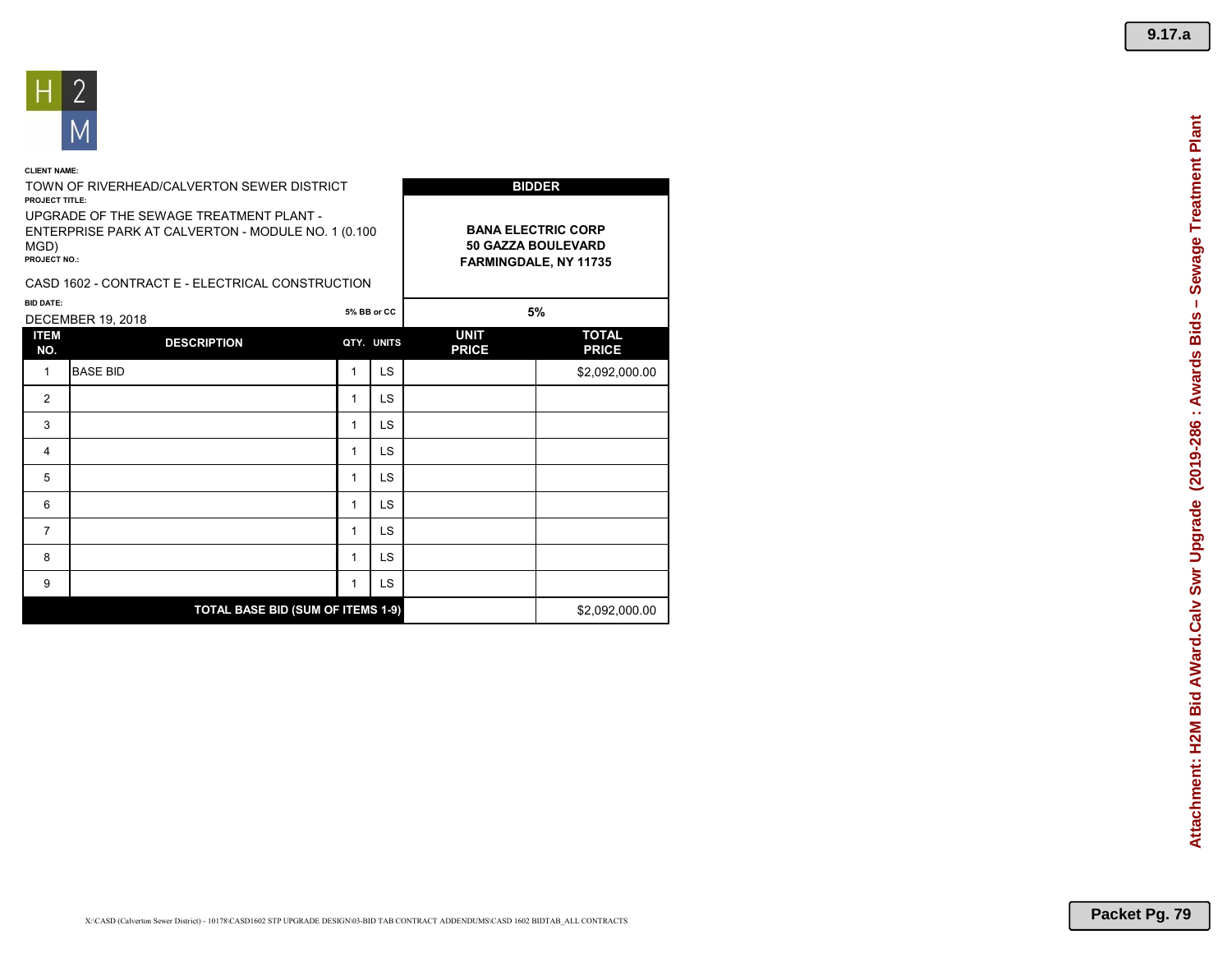

| <b>CLIENT NAME:</b>                                                                                                   |                                            |                          |                                                                               |                             |                                                                |                                                                                                                   |                              |                             |                              |  |
|-----------------------------------------------------------------------------------------------------------------------|--------------------------------------------|--------------------------|-------------------------------------------------------------------------------|-----------------------------|----------------------------------------------------------------|-------------------------------------------------------------------------------------------------------------------|------------------------------|-----------------------------|------------------------------|--|
| <b>PROJECT TITLE:</b>                                                                                                 | TOWN OF RIVERHEAD/CALVERTON SEWER DISTRICT |                          |                                                                               |                             | <b>BIDDER</b>                                                  |                                                                                                                   | <b>BIDDER</b>                | <b>BIDDER</b>               |                              |  |
| UPGRADE OF THE SEWAGE TREATMENT PLANT -<br>ENTERPRISE PARK AT CALVERTON - MODULE NO. 1 (0.100<br>MGD)<br>PROJECT NO.: |                                            |                          | <b>RJ INDUSTRIES, INC</b><br><b>75 E. BETHPAGE ROAD</b><br>PLANVIEW, NY 11803 |                             | PHILIP ROSS<br>88 DURYEA ROAD, SUITE 204<br>MELVILLE, NY 11747 | W.H.M. PLUMBING AND HEATING<br><b>CONTRACTORS</b><br><b>6H ENTERPRISE DRIVE</b><br><b>EAST SETAUKET, NY 11777</b> |                              |                             |                              |  |
| CASD 1602 - CONTRACT P - PLUMBING CONSTRUCTION                                                                        |                                            |                          |                                                                               |                             |                                                                |                                                                                                                   |                              |                             |                              |  |
| <b>BID DATE:</b>                                                                                                      | 5% BB or CC<br><b>DECEMBER 19, 2018</b>    |                          |                                                                               |                             | 5%                                                             |                                                                                                                   | 5%                           | 5%                          |                              |  |
| <b>ITEM</b><br>NO.                                                                                                    | <b>DESCRIPTION</b>                         |                          | QTY. UNITS                                                                    | <b>UNIT</b><br><b>PRICE</b> | <b>TOTAL</b><br><b>PRICE</b>                                   | <b>UNIT</b><br><b>PRICE</b>                                                                                       | <b>TOTAL</b><br><b>PRICE</b> | <b>UNIT</b><br><b>PRICE</b> | <b>TOTAL</b><br><b>PRICE</b> |  |
|                                                                                                                       | <b>BASE BID</b>                            | $\overline{1}$           | <b>LS</b>                                                                     |                             | \$444,700.00                                                   |                                                                                                                   | \$330,000.00                 |                             | \$364,322.00                 |  |
| $\overline{2}$                                                                                                        |                                            |                          | <b>LS</b>                                                                     |                             |                                                                |                                                                                                                   |                              |                             |                              |  |
| 3                                                                                                                     |                                            | $\overline{\phantom{a}}$ | <b>LS</b>                                                                     |                             |                                                                |                                                                                                                   |                              |                             |                              |  |
| 4                                                                                                                     |                                            | $\overline{ }$           | <b>LS</b>                                                                     |                             |                                                                |                                                                                                                   |                              |                             |                              |  |
| 5                                                                                                                     |                                            |                          | LS                                                                            |                             |                                                                |                                                                                                                   |                              |                             |                              |  |
| 6                                                                                                                     |                                            |                          | <b>LS</b>                                                                     |                             |                                                                |                                                                                                                   |                              |                             |                              |  |
| $\overline{7}$                                                                                                        |                                            | $\overline{1}$           | <b>LS</b>                                                                     |                             |                                                                |                                                                                                                   |                              |                             |                              |  |
| 8                                                                                                                     |                                            |                          | LS                                                                            |                             |                                                                |                                                                                                                   |                              |                             |                              |  |
| 9                                                                                                                     |                                            |                          | LS                                                                            |                             |                                                                |                                                                                                                   |                              |                             |                              |  |
|                                                                                                                       | TOTAL BASE BID (SUM OF ITEMS 1-9)          |                          |                                                                               |                             | \$444,700.00                                                   |                                                                                                                   | \$330,000.00                 |                             | \$364,322.00                 |  |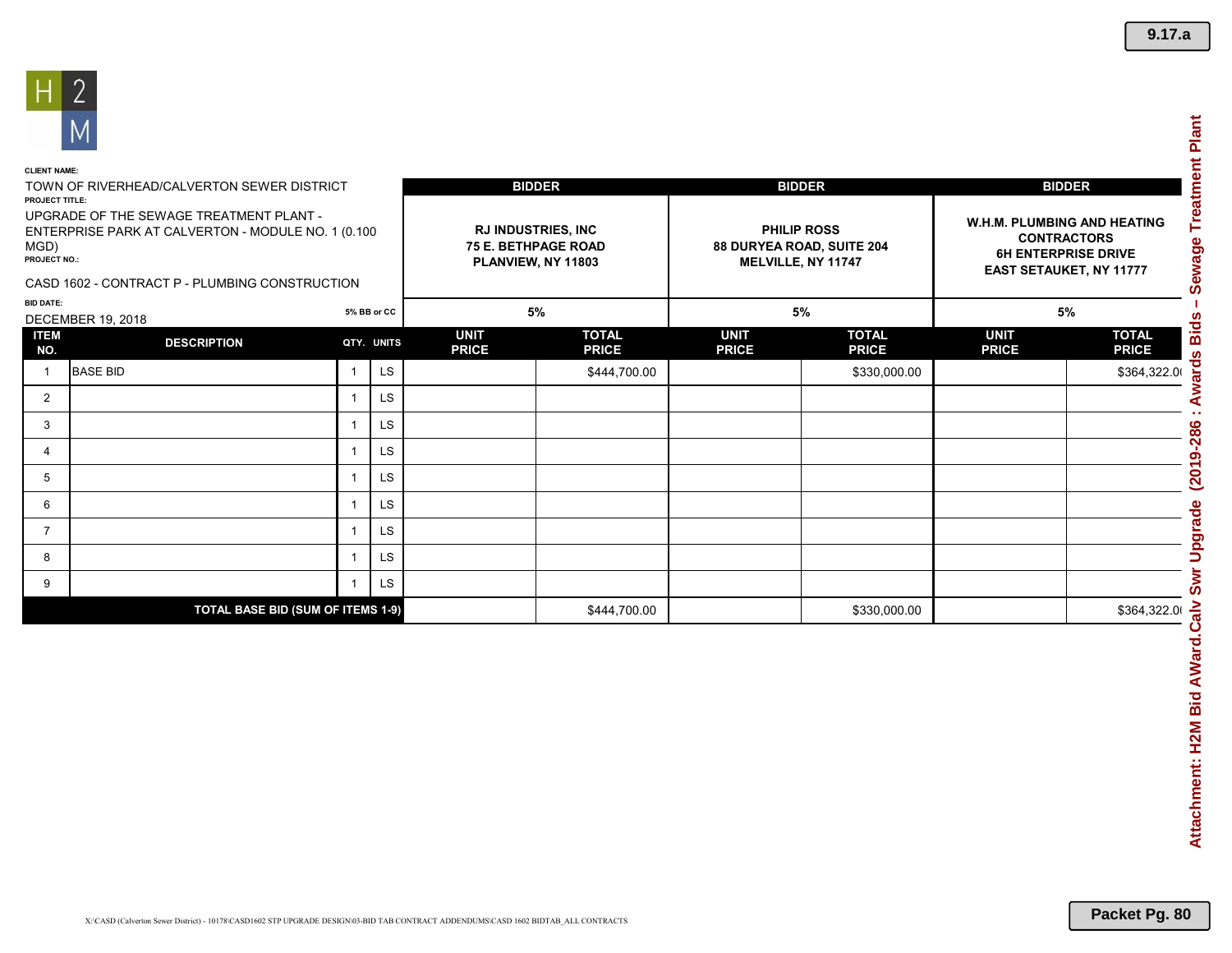

| <b>CLIENT NAME:</b>                                                                                                                                                                                     |                                            |  |             |                                                                        |                             |                                                                                     |                                                                                    |                             |                              |
|---------------------------------------------------------------------------------------------------------------------------------------------------------------------------------------------------------|--------------------------------------------|--|-------------|------------------------------------------------------------------------|-----------------------------|-------------------------------------------------------------------------------------|------------------------------------------------------------------------------------|-----------------------------|------------------------------|
| <b>PROJECT TITLE:</b>                                                                                                                                                                                   | TOWN OF RIVERHEAD/CALVERTON SEWER DISTRICT |  |             |                                                                        | <b>BIDDER</b>               |                                                                                     | <b>BIDDER</b>                                                                      | <b>BIDDER</b>               |                              |
| UPGRADE OF THE SEWAGE TREATMENT PLANT -<br>ENTERPRISE PARK AT CALVERTON - MODULE NO. 1 (0.100<br>MGD)<br><b>PROJECT NO.:</b><br>CASD 1602 - CONTRACT S - FORCE MAIN/RECHARGE BED<br><b>CONSTRUCTION</b> |                                            |  |             | ADJOGONTRACTING CORP.<br>207 KNICKERBOCKER AVENUE<br>BOHEMIA, NY 11716 |                             | <b>THOMAS NOVELLI CONTRACTING</b><br><b>41 SARAH DRIVE</b><br>FARMINGDALE, NY 11735 | <b>BILTWEL GENERAL CONTRACTOR</b><br><b>215 JOSHUA PATH</b><br>HAUPPAUGE, NY 11788 |                             |                              |
| <b>BID DATE:</b>                                                                                                                                                                                        | <b>DECEMBER 19, 2018</b>                   |  | 5% BB or CC |                                                                        | $rac{1}{\sqrt{2}}$          |                                                                                     | 5%                                                                                 | 5%                          |                              |
| <b>ITEM</b><br>NO.                                                                                                                                                                                      | <b>DESCRIPTION</b>                         |  | QTY. UNITS  | UNIT<br>PRICE                                                          | TOTAL <sub>1</sub><br>PRICE | <b>UNIT</b><br><b>PRICE</b>                                                         | <b>TOTAL</b><br><b>PRICE</b>                                                       | <b>UNIT</b><br><b>PRICE</b> | <b>TOTAL</b><br><b>PRICE</b> |
|                                                                                                                                                                                                         | <b>BASE BID</b>                            |  | LS.         |                                                                        | \$834,950.00                |                                                                                     | \$1,494,487.50                                                                     |                             | \$1,659,000.00               |
| $\overline{2}$                                                                                                                                                                                          |                                            |  | <b>LS</b>   |                                                                        |                             |                                                                                     |                                                                                    |                             |                              |
| 3                                                                                                                                                                                                       |                                            |  | LS.         |                                                                        |                             |                                                                                     |                                                                                    |                             |                              |
| 4                                                                                                                                                                                                       |                                            |  | LS          |                                                                        |                             |                                                                                     |                                                                                    |                             |                              |
| 5                                                                                                                                                                                                       |                                            |  | LS.         |                                                                        |                             |                                                                                     |                                                                                    |                             |                              |
| 6                                                                                                                                                                                                       |                                            |  | LS          |                                                                        |                             |                                                                                     |                                                                                    |                             |                              |
| 7                                                                                                                                                                                                       |                                            |  | LS.         |                                                                        |                             |                                                                                     |                                                                                    |                             |                              |
| 8                                                                                                                                                                                                       |                                            |  | LS          |                                                                        |                             |                                                                                     |                                                                                    |                             |                              |
| 9                                                                                                                                                                                                       |                                            |  | LS.         |                                                                        |                             |                                                                                     |                                                                                    |                             |                              |
|                                                                                                                                                                                                         | <b>TOTAL BASE BID (SUM OF ITEMS 1-9)</b>   |  |             |                                                                        | 8834,950.00                 |                                                                                     | \$1,494,487.50                                                                     |                             | \$1,659,000.00               |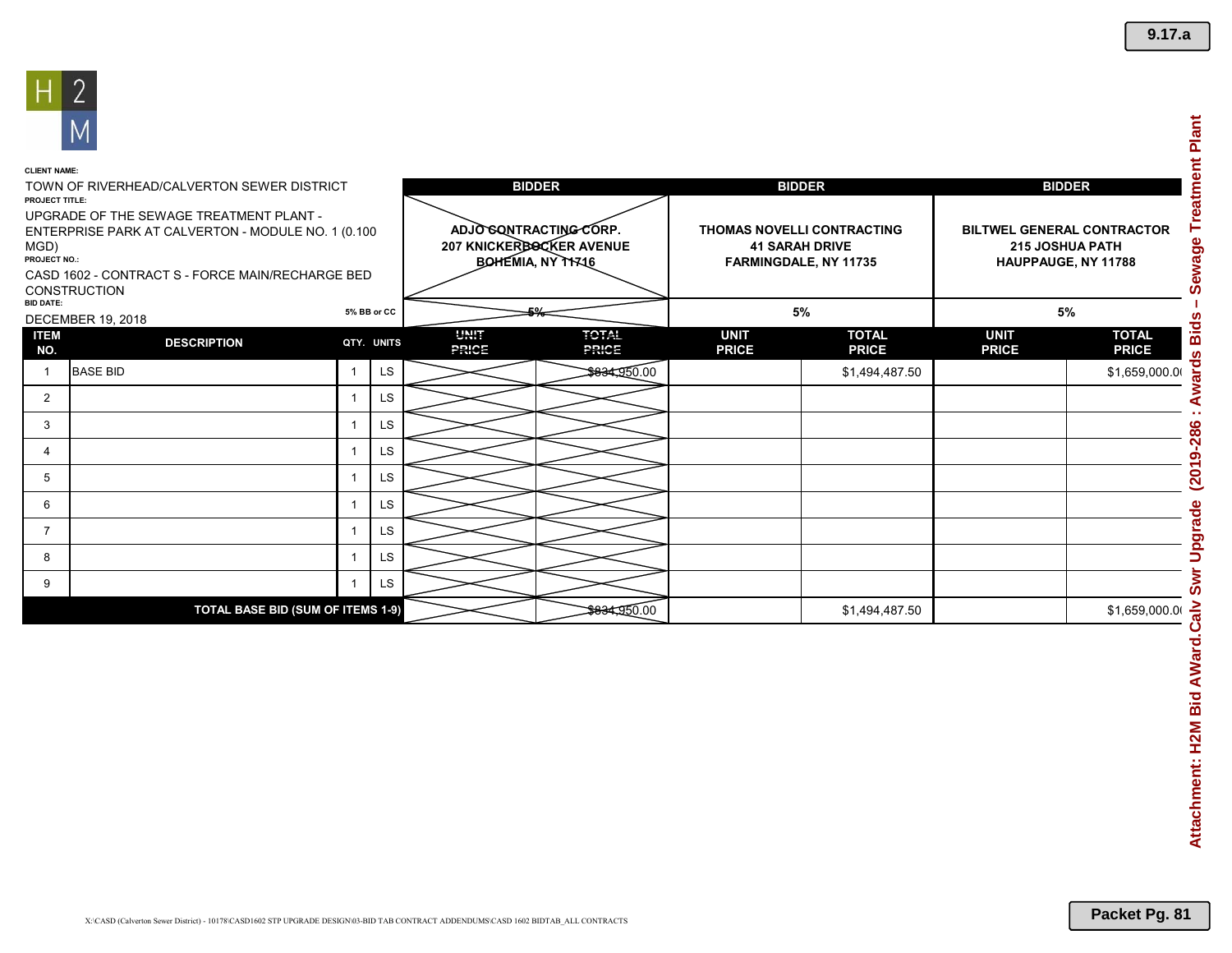

| <b>CLIENT NAME:</b>                                                                                                                                                                               |                                            |              |             |                             |                                                                              |                                                                                 |                              |  |
|---------------------------------------------------------------------------------------------------------------------------------------------------------------------------------------------------|--------------------------------------------|--------------|-------------|-----------------------------|------------------------------------------------------------------------------|---------------------------------------------------------------------------------|------------------------------|--|
| <b>PROJECT TITLE:</b>                                                                                                                                                                             | TOWN OF RIVERHEAD/CALVERTON SEWER DISTRICT |              |             |                             | <b>BIDDER</b>                                                                |                                                                                 | <b>BIDDER</b>                |  |
| UPGRADE OF THE SEWAGE TREATMENT PLANT -<br>ENTERPRISE PARK AT CALVERTON - MODULE NO. 1 (0.100)<br>MGD)<br>PROJECT NO.:<br>CASD 1602 - CONTRACT S - FORCE MAIN/RECHARGE BED<br><b>CONSTRUCTION</b> |                                            |              |             |                             | <b>TERRY CONTRACTING</b><br><b>1146 OSBORN AVENUE</b><br>RIVERHEAD, NY 11901 | PHILIP ROSS INDUSTRIES, INC.<br>88 DURYEA ROAD, SUITE 204<br>MELVILLE, NY 11747 |                              |  |
| <b>BID DATE:</b><br><b>DECEMBER 19, 2018</b>                                                                                                                                                      |                                            |              | 5% BB or CC |                             | 5%                                                                           | 5%                                                                              |                              |  |
| <b>ITEM</b><br>NO.                                                                                                                                                                                | <b>DESCRIPTION</b>                         |              | QTY. UNITS  | <b>UNIT</b><br><b>PRICE</b> | <b>TOTAL</b><br><b>PRICE</b>                                                 | <b>UNIT</b><br><b>PRICE</b>                                                     | <b>TOTAL</b><br><b>PRICE</b> |  |
| $\mathbf{1}$                                                                                                                                                                                      | <b>BASE BID</b>                            | $\mathbf{1}$ | <b>LS</b>   |                             | \$2,307,427.00                                                               |                                                                                 | \$2,400,000.00               |  |
| 2                                                                                                                                                                                                 |                                            | $\mathbf{1}$ | LS          |                             |                                                                              |                                                                                 |                              |  |
| 3                                                                                                                                                                                                 |                                            | 1            | LS          |                             |                                                                              |                                                                                 |                              |  |
| 4                                                                                                                                                                                                 |                                            | 1            | <b>LS</b>   |                             |                                                                              |                                                                                 |                              |  |
| 5                                                                                                                                                                                                 |                                            | $\mathbf{1}$ | LS          |                             |                                                                              |                                                                                 |                              |  |
| 6                                                                                                                                                                                                 |                                            | $\mathbf{1}$ | LS          |                             |                                                                              |                                                                                 |                              |  |
| $\overline{7}$                                                                                                                                                                                    |                                            | $\mathbf{1}$ | <b>LS</b>   |                             |                                                                              |                                                                                 |                              |  |
| 8                                                                                                                                                                                                 |                                            | $\mathbf{1}$ | <b>LS</b>   |                             |                                                                              |                                                                                 |                              |  |
| 9                                                                                                                                                                                                 |                                            | 1            | LS          |                             |                                                                              |                                                                                 |                              |  |
|                                                                                                                                                                                                   | <b>TOTAL BASE BID (SUM OF ITEMS 1-9)</b>   |              |             |                             | \$2,307,427.00                                                               |                                                                                 | \$2,400,000.00               |  |